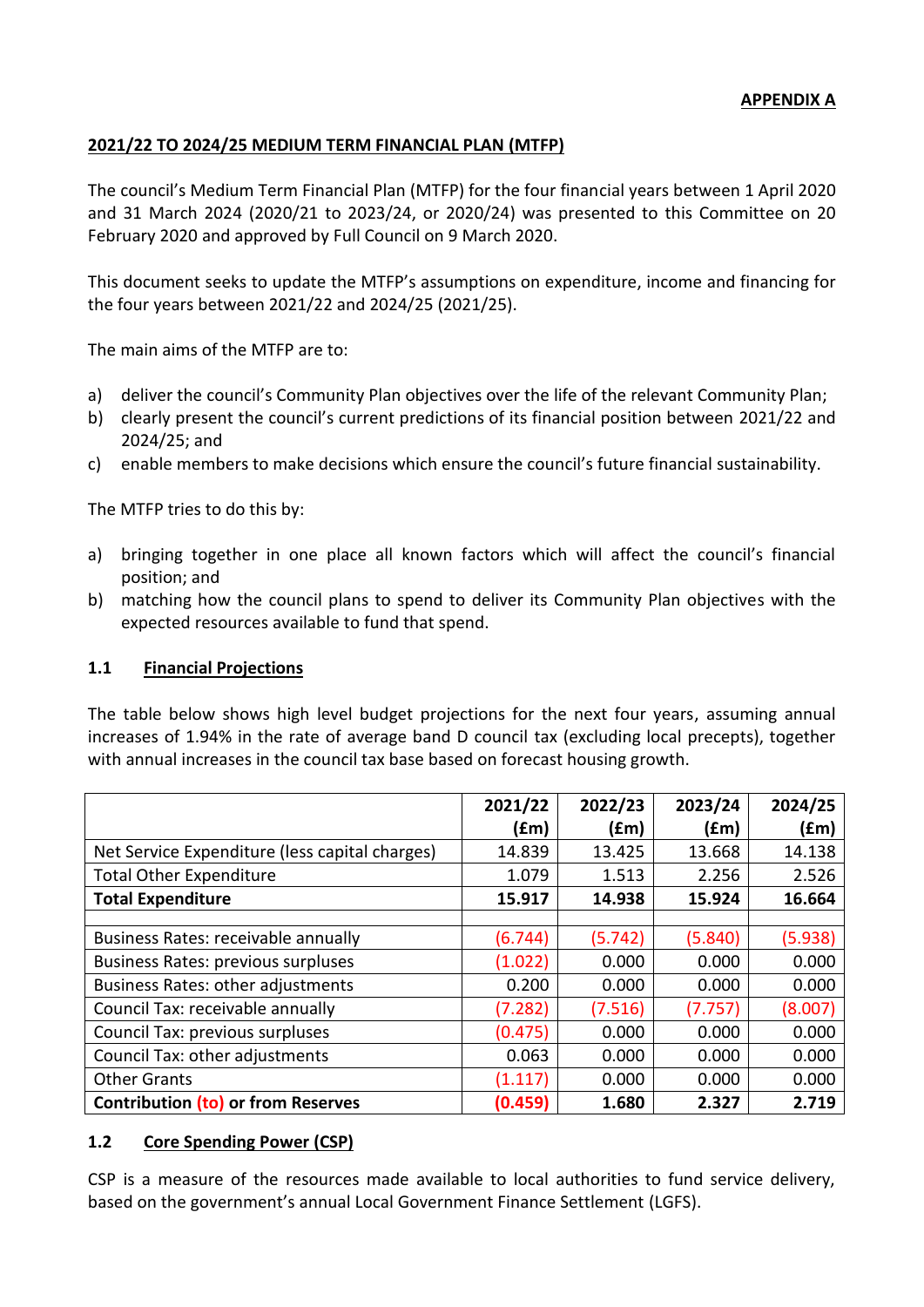The final LGFS for the 2021/22 financial year was approved by ministers on the 4<sup>th</sup> February 2021. The headline increase in CSP of 4.6% for local authorities is predicated on 87% of this increase being funded from council tax increases. The CSP assumes that authorities will increase Council Tax by the maximum amounts available to them (without triggering referenda), as well as tax base increases based on optimistic forecast housing growth.

| 2020/21<br>(fm) | <b>Funding Type</b>                  | 2021/22<br>$(\text{fm})$ |
|-----------------|--------------------------------------|--------------------------|
| 3.909           | Settlement Funding Assessment        | 3.954                    |
| 7.018           | <b>Council Tax</b>                   | 7.305                    |
| 1.741           | <b>New Homes Bonus</b>               | 1.187                    |
| 0.000           | <b>Lower Tier Services Grant</b>     | 0.220                    |
| 0.038           | <b>Rural Services Delivery Grant</b> | 0.040                    |
| 12.706          | Total                                | 12.706                   |

The table below outlines the government's anticipated CSP for NSDC:

This shows that, using the government's assumptions regarding housing growth and increases in the average band D council tax amount, the council's CSP for 2021/22 is the same in cash terms as for 2020/21. Together with employee and other costs increasing due to inflation, the table above shows that the council's funding has actually reduced in real terms.

The above is based solely on the government's projections. The reality around Council Tax is somewhat different from this. The table in section 1.1 shows that the actual Council Tax the council expects to be able to generate during 2021/22 will be £7.282m; £23,000 less than the government's forecast. Factoring £7.282m into the table above, the council's total spending power for 2021/22 is £12.683m; a reduction of 0.2%.

The individual elements of the table are described within the sections below.

# **1.3 Financial Landscape**

The government has had plans to reform the local government finance system for a number of years. The government initially intended for these reforms to take effect from 2020/21, but delayed these to 2021/22 in light of Brexit. It has now delayed these reforms further to 2022/23 at the earliest in light of COVID-19. Given the additional year's delay, the government plans to roll forward the 2020/21 settlement to 2021/22.

The reforms of the system are principally to increase the proportion of non-domestic rates (NDR) ('business rates') retained locally; and to make fairer the government's annual funding allocations for local authorities.

The impact of the government's decision to delay the reform to the system has been positive on the funding position of Newark and Sherwood District Council. The delay in re-setting the NDR baseline has meant that expected NDR income in 2020/21 and 2021/22 is around £3m more in each year than was expected in the 2019/23 MTFP approved on 7 March 2019. This includes surpluses not forecasted for within the 2019/23 MTFP.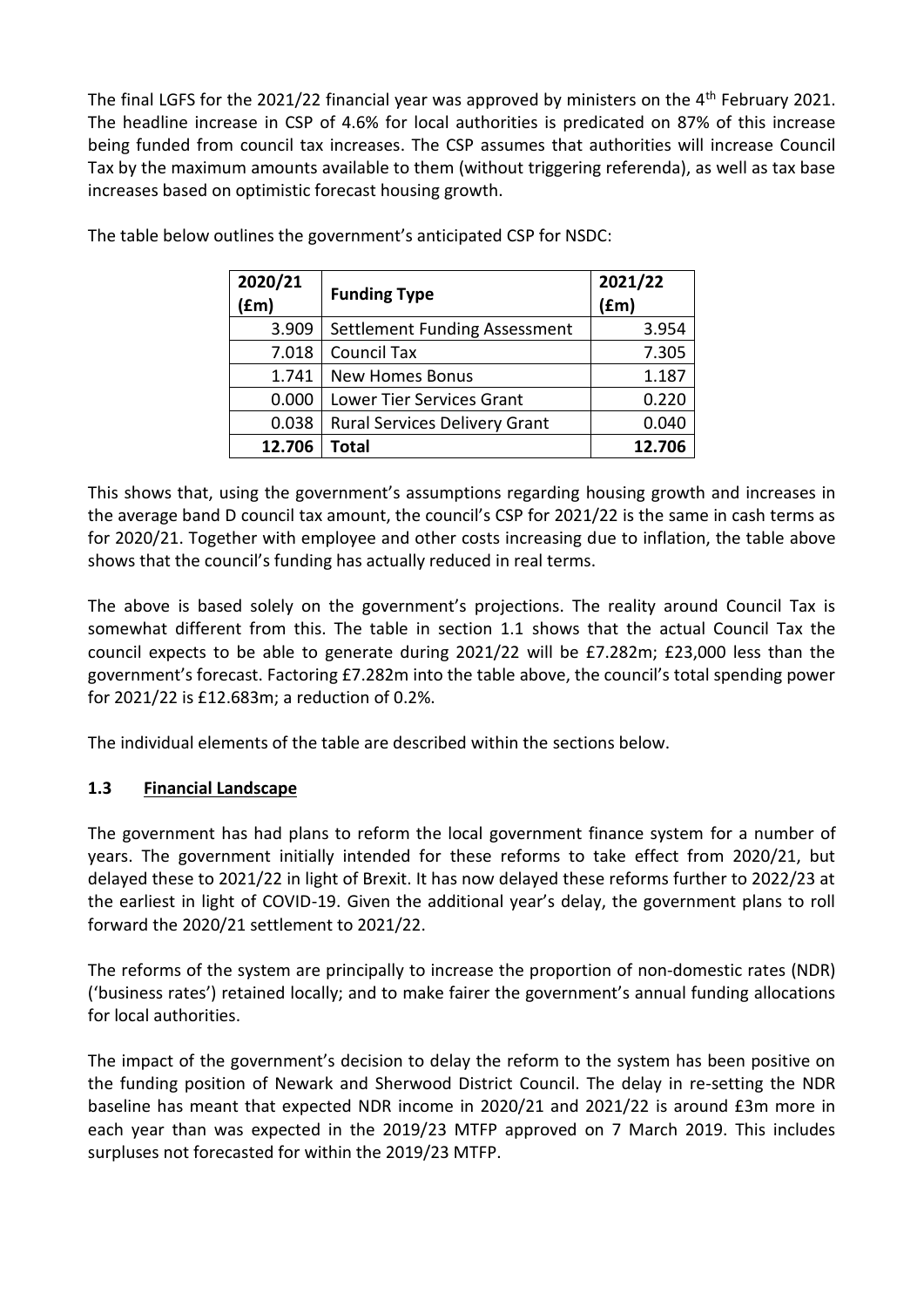The government has not yet indicated when it plans to carry out a multi-year Spending Review to enable the reformed systems for business rates retention and annual funding allocations to be implemented. The Chancellor may set this out in his budget on 3 March 2021.

As it is not known how exactly the local government finance system will change or from when these changes will take effect from, the council's current modelling of funding projections for 2022/23 and future years are subject to high levels of volatility. The Council continues to liaise with external consultants to provide advice and technical support on the forecasting of future funding levels.

It is expected, however, that the government's changes to the local government finance system will incorporate transitional arrangements where appropriate, and that changes will be made manageable for individual authorities or classes of authorities.

Throughout the remainder of 2020/21 and in 2021/22, officers will closely monitor the government's announcements relating to the local government finance system and assess the implications of these on the council's funding for 2021/22 and future years.

# **1.4 Fair Funding Review**

The government is reviewing how it assesses the relative needs and resources of English local authorities, so that it can distribute funding to councils based on a more robust and up-to-date approach. Its review (the Fair Funding Review) aims to address concerns that the current formula for determining each council's Baseline Funding Level (BFL) is unfair, out of date and overly complex.

The government now plans to use an updated approach to distributing funding to councils from 2023/24.

The review will broadly focus on three main areas:

- 1) relative needs;
- 2) relative resources, and
- 3) transitional arrangements.

Relative needs relates to the demand for particular council services, and relative resources to the ability for councils to raise their own income from sources such as council tax.

The assessment of relative needs for shire district councils is expected to be driven mainly by population. Put more simply, shire district councils with more people will be expected to receive more money from government, all other things being equal.

An Area Cost Adjustment (ACA) will be applied to the assessment of relative needs. Put more simply, the government's funding for councils will consider factors which affect how much councils must spend to deliver services, all other things being equal. The ACA is expected to include the following three factors:

- 1) Rates Cost Adjustment;
- 2) Labour Cost Adjustment; and
- 3) Remoteness Adjustment.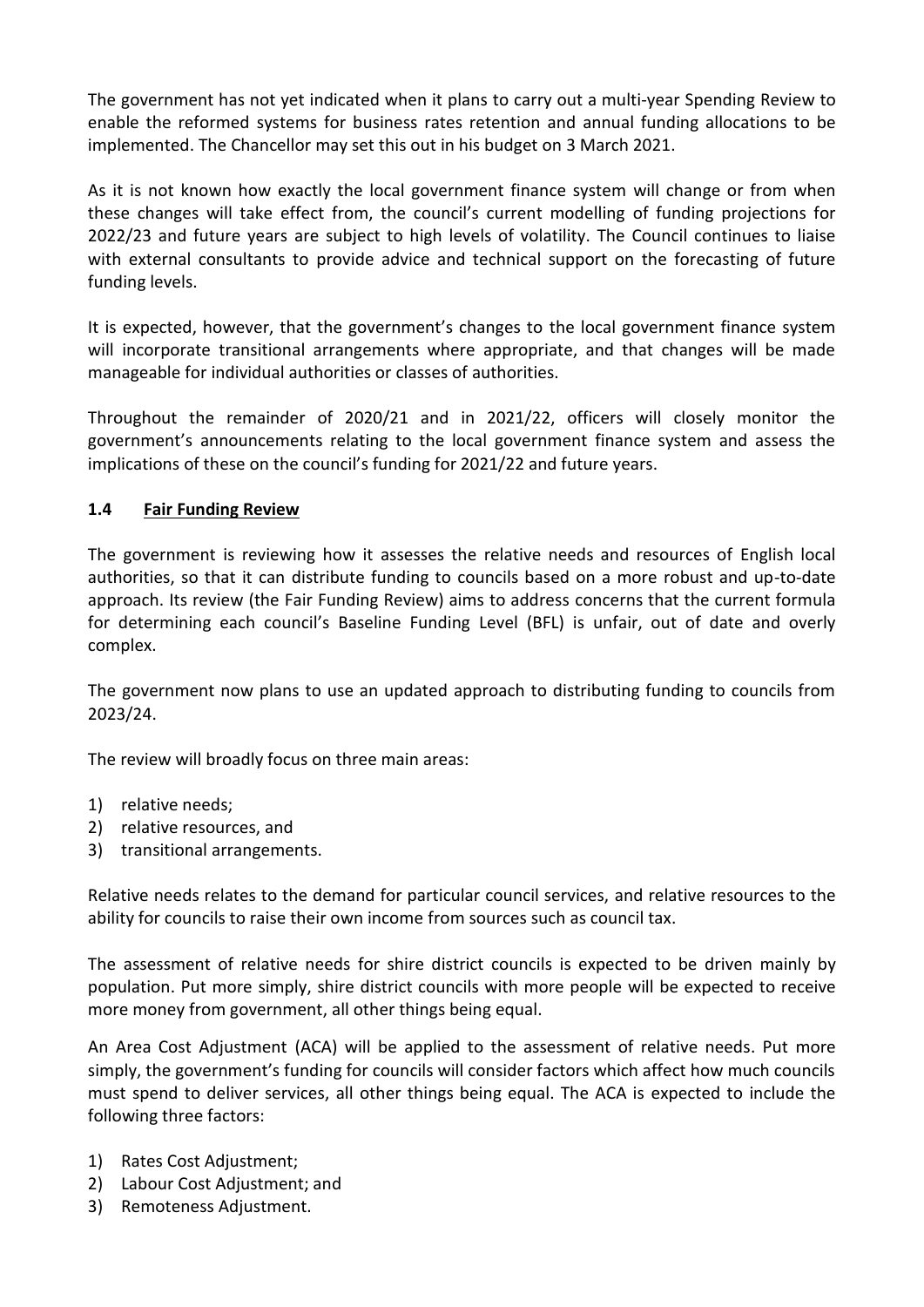A Rates Cost Adjustment relates to how much councils spend on the premises they use to deliver services.

The Fair Funding Review is important because it will affect the amount of BFL the government will give the council in future years, and thus also the amount of business rates the council can retain. As per the table in section 1.1, business rates are expected to account for at least a third of the council's total expenditure (excluding capital charges) in each year of the council's MTFP.

# **1.5 Retained Business Rates**

The introduction of the current 50% business rates retention system in 2013/14 has allowed councils which have increased their locally raised business rates income since this time to benefit from the additional income generated.

The government plans to implement a reformed business rates retention system, though for changes not to take place until 2022 at the earliest. The reforms aim to:

- give local authorities greater control over the money it raises;
- support local economic growth;
- update the balance of risk (of loss) and reward (for growth) in the system; and
- make the system simpler and income less volatile.

Two main changes have been proposed for the business rates retention system. These are:

- 1) to increase the proportion of business rates retained locally from 50% to 75%; and
- 2) to reset the Business Rates Baseline (BRB).

The BRB is the government's prediction of how much each council is able to raise locally in business rates.

As the government intends to reform the business rates retention system in a way which is fiscally neutral, councils currently benefitting from growth in locally raised business rates income could see some of this income transferred to councils with reduced Business Rates Baselines.

Nonetheless, the planned increase in proportion of NDR retained locally means that promoting economic growth and inward investment will become ever more crucial to ensuring the council's sustainability going forward.

The council's MTFP accounts for planned reforms to the NDR retention system, though amounts for 2022/23 and future years are subject to higher levels of volatility.

The government has proposed freezes to the proportions of businesses' rateable values (RVs) payable as business rates in 2021/22, though has not yet proposed the reliefs it will require councils to implement for 2021/22:

- a freeze in the provisional small business NDR multiplier at 49.9p;
- a freeze in the provisional NDR multiplier at 51.2p;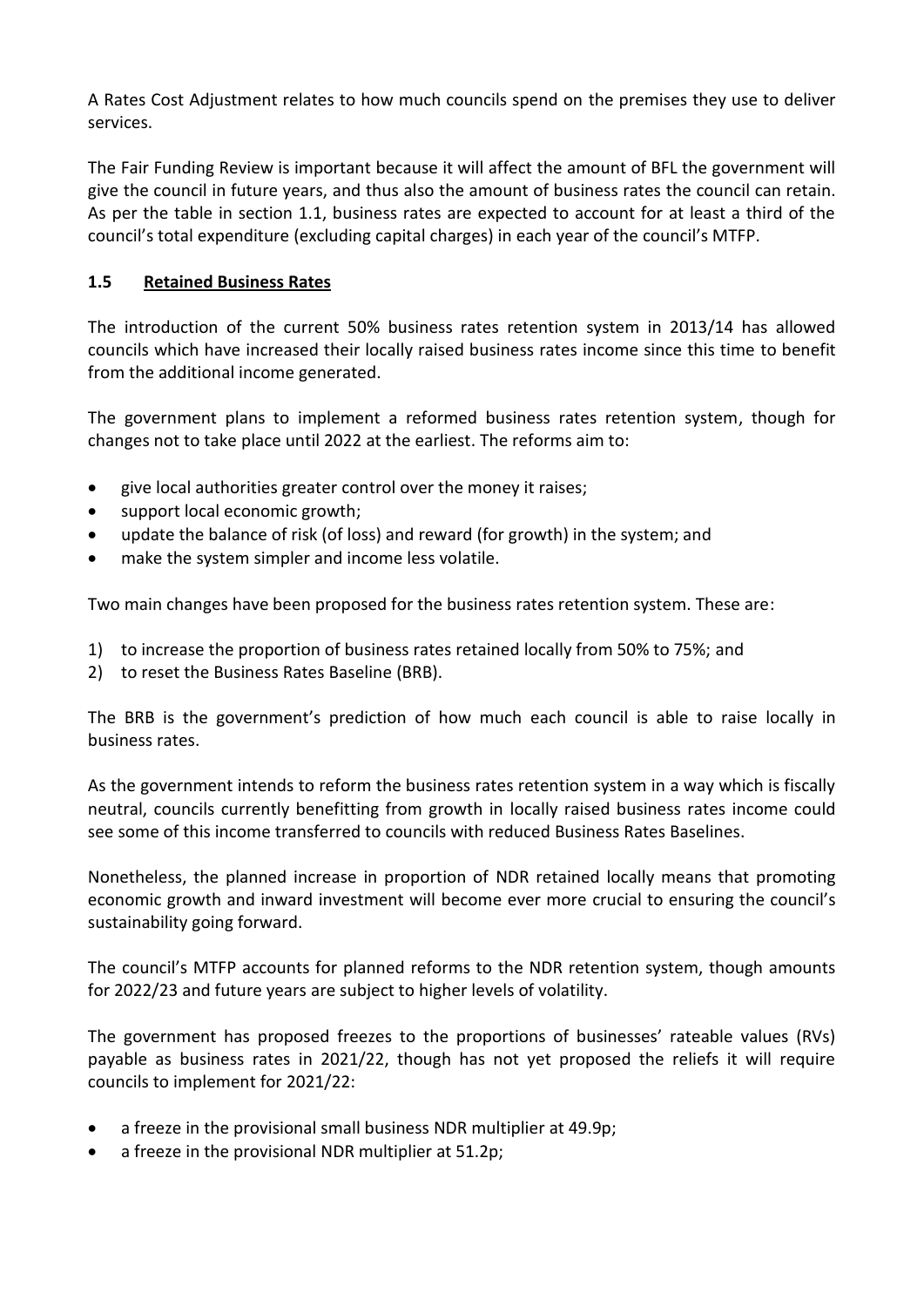In accordance with section 31 (Power to pay grant) of the *Local Government Act 2003*, the government will fully fund local authorities for awarding these reliefs, and provide funding for the administrative and IT costs associated with implementing these new burdens.

The council expects to receive around £1.9m in section 31 grants in 2021/22 for its cost of administering statutory NDR reliefs.

Below are some of the key risks which could affect the amount of business rates income collected and thus retained in future years:

- slower than anticipated local economic growth, or local economic growth at a rate less than the change in Consumer Price Index (CPI) used to determine annual business rates payable;
- successful backdated appeals from businesses regarding the amounts of business rates payable in previous years;
- uncollectable debts which need to be written off; and
- unpredictable increases in the amounts of discretionary reliefs granted to businesses.

The total rateable value (RV) of all business premises within the district anticipated at the beginning of 2021/22 is £108.0m.

The council currently has 23 businesses with appeals outstanding regarding the RVs of their premises, and 56 businesses with challenges. The total reduction in RV being requested by businesses with appeals is £0.418m, and is estimated to be £1.717m for those with challenges (prospective appeals). If all of the appeals and challenges from these businesses are successful and backdated to the dates currently estimated, there would be an estimated total cost of £1.669m in settling these appeals (£0.668m) and challenges (£1.001m). These settlement payments would be a one-off, funded from a provision (£4.197m at 2019/20 year-end) which has been specifically set aside to pay for the cost of successful business rate appeals.

If appeals that the council has provided (set money aside) for are unsuccessful, or are successful but cost the council less than the amount set aside for these appeals, the council will be able to release its surplus provisions back into the Collection Fund. The surplus provisions would then be re-distributed back to council and its preceptors.

# **1.6 Council Tax**

Chapter IVA (Limitation of Council Tax and Precepts) of the *Local Government Finance Act 1992* requires billing authorities to hold referenda if their relevant basic amount of council tax for a financial year is in excess of a set of principles determined by the Secretary of State.

An authority's relevant basic amount of council tax is its average band D council tax excluding local precepts. The relevant basic amount of council tax for Newark & Sherwood District Council includes the levy that Internal Drainage Boards charge the council. These are the Upper Witham Internal Drainage Board and the Trent Valley Internal Drainage Board.

Since 2016/17, shire district councils have been able to increase council tax by the greater of the core principle or £5.00 without holding referenda. For 2016/17, 2017/18 and 2020/21, the core principle was 2%; and for 2018/19 and 2019/20, the core principle was 3%.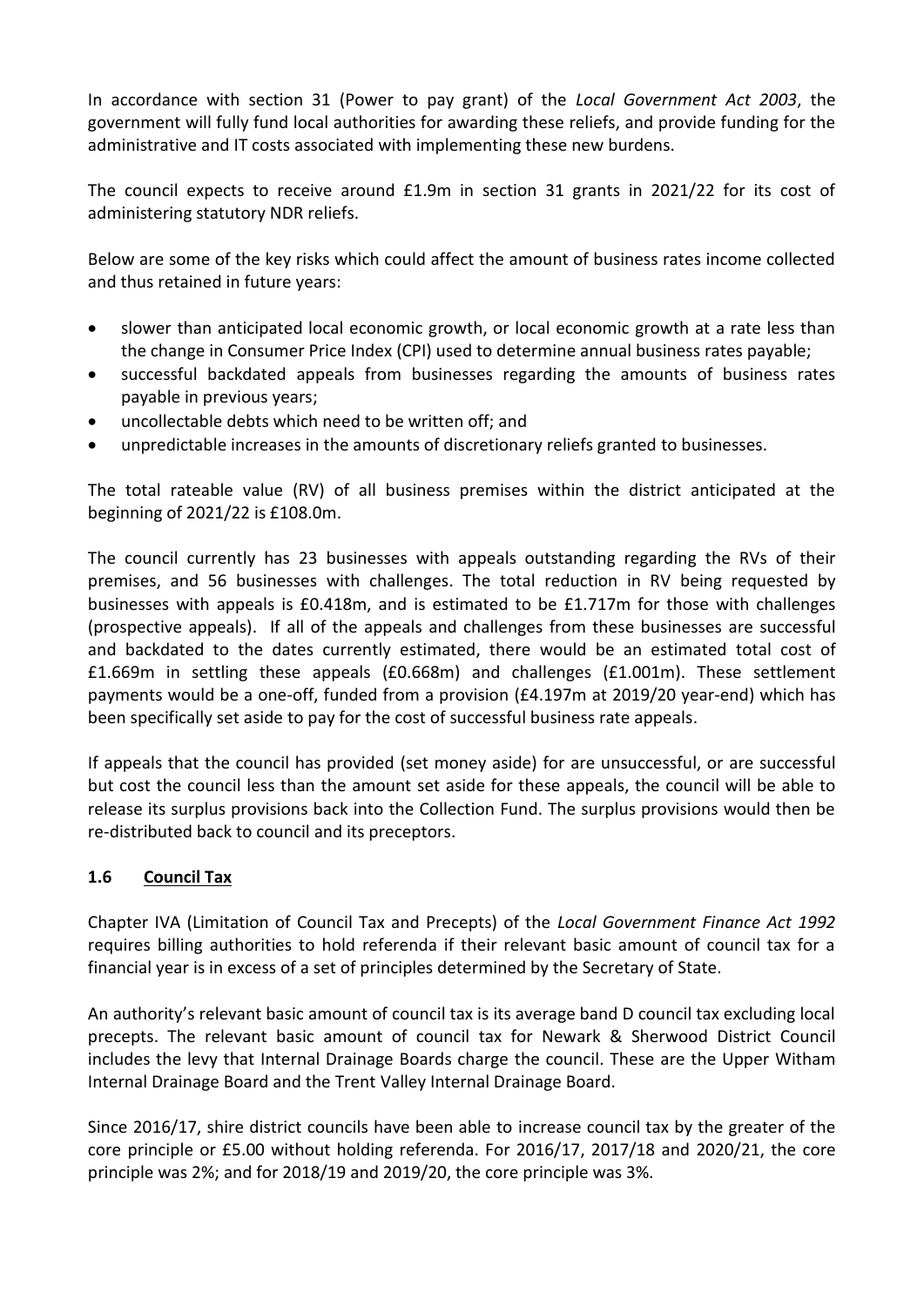The proposed core principle for 2021/22 is 2%. The government's proposed council tax referendum principle for shire district councils therefore permits increases in the council's 2021/22 relevant basic amount of council tax of up to (and including) the greater of 1.99% or £5.00 without holding a referendum.

For the years between 2016/17 and 2019/20, Members agreed annual average band D council tax increases of 1.94%, and for 2020/21, an increase of £5.00 (2.88%). The council's MTFP assumes annual increases of 1.94%.

The council calculates how much annual council tax income it can receive by multiplying the council tax base (CTB) by the average band D council tax rate. The council tax base is the total number of properties equivalent to band D which are liable for council tax after discounts, exemptions and premia.

The council's MTFP assumes that the 2021/22 CTB will be 1.79% higher than the 2020/21 CTB, and that there will be a 1.25% increase in CTB for 2022/23 and subsequent years.

The table below shows the additional income the council would expect to receive over the four years of the MTFP, based on council tax increases of 1.94% in 2021/22, compared to if council tax was kept at 2020/21 levels:

| <b>Effect of council tax changes</b>                  | 2021/22 | 2022/23 | 2023/24 | 2024/25 | <b>MTFP</b> |
|-------------------------------------------------------|---------|---------|---------|---------|-------------|
|                                                       | (£m)    | (£m)    | (£m)    | (£m)    | £m)         |
| Additional income from 1.94% increase<br>in all years | 0.139   | 0.143   | 0.148   | 0.152   | 0.582       |

### **Local Tax Income Guarantee Scheme**

The Government previously announced that in-year deficits on the Collection Fund (for both Business Rates and Council Tax separately) were to be spread over a three-year period. These losses have arisen based on the original assumptions of collectible rates for the 2020/21 financial year made during January 2020, some two months prior to the full impact of the pandemic emerging nationally, compared with current assumptions.

The three-year spreading of deficits was one mechanism that the Government utilised in order to support councils with the impact of the reduction in collectible rates. In the LGFS, the government also confirmed that it would compensate councils for 75% of irrecoverable losses in both 2020/21 Council Tax income and 2020/21 Business Rates income.

For Council Tax, losses in scope will be measured through a comparison of each authority's Council Tax Requirement and an adjusted Net Collectable Debit. For Business Rates, losses in scope will be measured through a comparison of income as calculated in the statistical collection forms NNDR1 (which sets out the proposed collection performance for the next financial year) and NNDR3 (which sets out the actual performance through the previous financial year). The NNDR1 is produced annually in January, with the NNDR3 annually in April. The NNDR1 produced in January 2020 will therefore be compared with the NNDR3 that will be created in April 2021.

The council's share of the impact of the in-year deficits, spreading and Local Income Tax Guarantee Schemes are in the table below: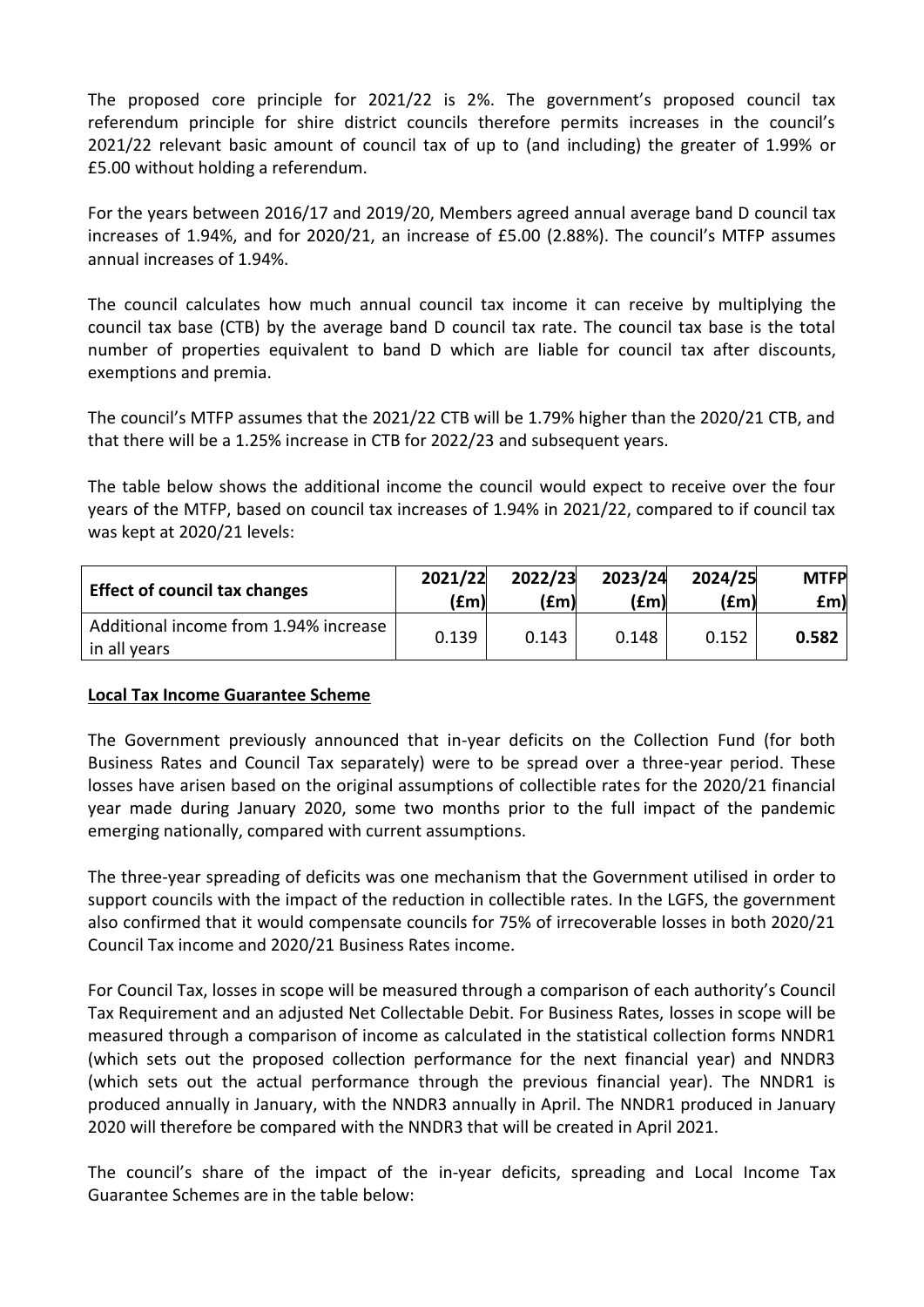|                                                    | <b>Business Rates</b> | <b>Council Tax</b> |
|----------------------------------------------------|-----------------------|--------------------|
|                                                    | (£m)                  | (£mˈ               |
| In-year deficit                                    | 1.022                 | 0.141              |
| Amount to be charged to the General Fund each year | 0.341                 | 0.047              |
| Local Income Tax Guarantee Scheme                  | 0.767                 |                    |

The table in section 1.1 includes not only a charge to the GF equal to one-third of the current inyear deficit which should be made during 2021/22, but also the proposed setting aside of funds equal to two-thirds of the 2021/22 in-year deficits to fund the charges to the GF in 2022/23 and 2023/24. This is to cushion the impact on funding the council's costs in the latter two financial years.

# **1.7 New Homes Bonus (NHB)**

New Homes Bonus (NHB) is a government grant paid to councils to incentivise local housing growth, based on the extra council tax income raised from new homes. NHB is paid to councils with growth in their housing stock above 0.4% of their existing council tax base.

The government plans to consult on the future of NHB, with a view to implementing reform in 2022/23.

Details of the government's provisional NHB allocations for 2021/22 and future years are in the table below. This includes legacy payments for 2018/19 and 2019/20; no legacy payment in respect of 2020/21; and a new one-year allocation for 2021/22.

|         | 2021/22 | 2022/23 | 2023/24 | 2024/25 |
|---------|---------|---------|---------|---------|
| Year    | (fm)    | (fm)    | (fm)    | (fm)    |
| 2018/19 | 0.379   |         |         |         |
| 2019/20 | 0.409   | 0.409   |         |         |
| 2020/21 | 0.000   |         |         |         |
| 2021/22 | 0.399   |         |         |         |
| Total   | 1.187   | 0.409   | 0.000   | 0.000   |

NHB is not ring-fenced, and thus can be used to fund either revenue or capital expenditure. Todate, the council has not needed to budget to use NHB to fund its General Fund revenue expenditure, as budgeted funding from council tax, business rates and other sources has been sufficient.

In previous years, NHB has been used to fund key regeneration projects. This is expected to continue. As capital resources are scarce, the termination of multi-year payments on new NHB allocations will have significant impact on capital resources.

The 2019/20 to 2022/23 MTFP approved by Council on 9 March 2019 proposed to allocate 50% of NHB receipts to reserves and 50% for the capital financing of assets with lives of less than 10 years (short-life assets). It is intended that this policy will continue.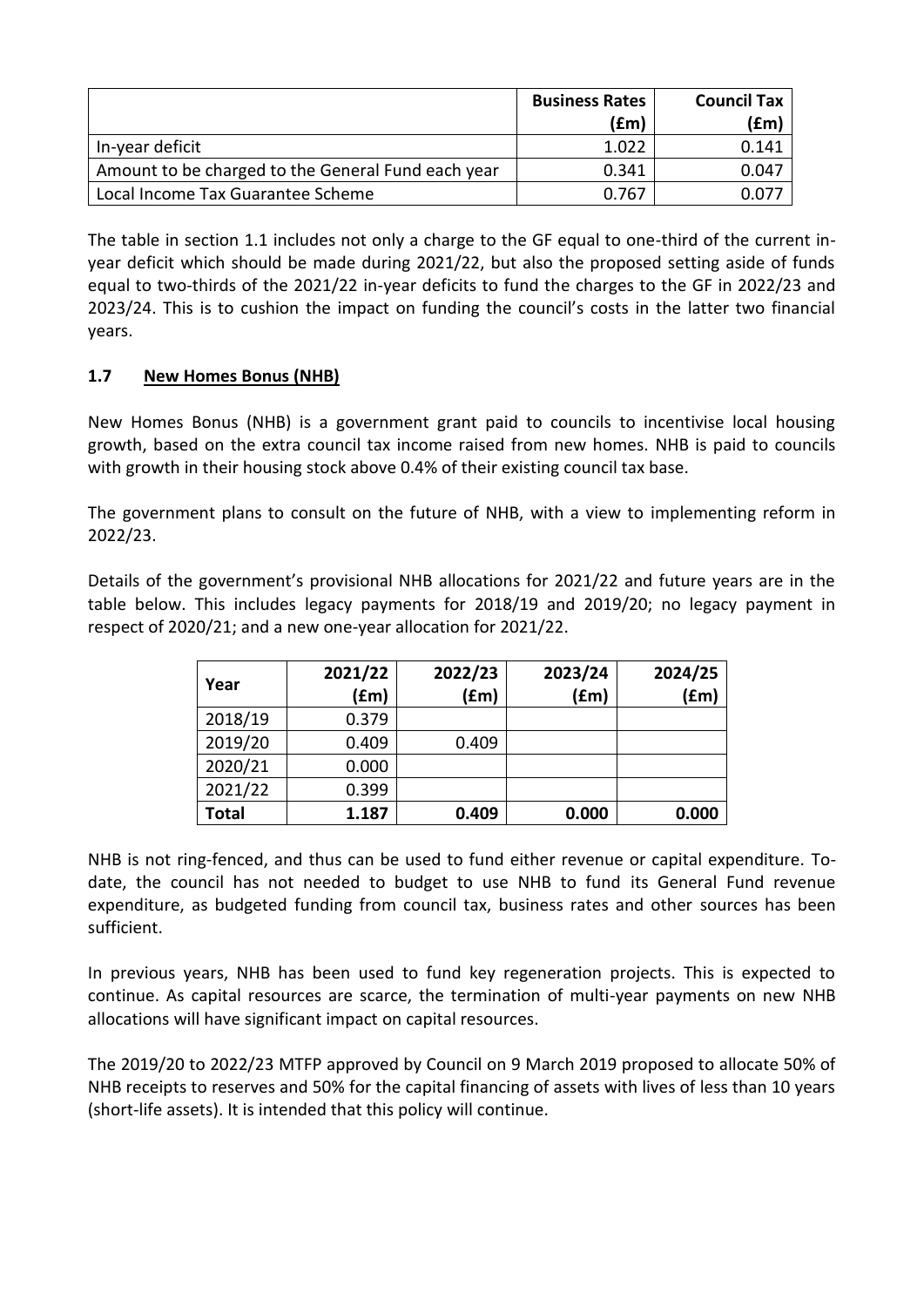## **1.8 Income from Fees and Charges**

The council's income from fees and charges for statutory and discretionary services is an essential part of the council's General Fund revenue budget. Section 93 (Power to charge for discretionary services) of the *Local Government Act 2003* requires charges to be set such that taking one financial year with another, the income from charges for a service does not exceed its costs of provision.

Discretionary services are those for which the council has the power, but not duty, to provide; though also include additions or enhancements to statutory services that the council provides above standards legislated for.

In accordance with the Commercial Strategy approved by Council on 10 October 2017 and the Fees and Charges Project report approved by Economic Development Committee on 20 November 2019, the council aims to set fees and charges for discretionary services at levels which balance commerciality and social impact. The council should ensure that fees and charges for discretionary services are set which:

- ensure the maximum revenues possible;
- are allowed by the council's Corporate Fees and Charges Policy; and
- are socially and politically acceptable.

The table below shows how much fees and charges income the council:

- $\bullet$  received in 2019/20;
- initially budgeted for 2020/21, as part of last year's budget setting process;
- is currently budgeting to receive in 2020/21; and
- is proposing to budget for 2021/22.

|                | 2019/20 | 2020/21 initial | 2020/21        | 2021/22 base |
|----------------|---------|-----------------|----------------|--------------|
|                | actuals | budget          | revised budget | budget       |
|                | (£m)    | (£m)            | (£m)           | (£m)         |
| Fees & Charges | 5.878   | 5.296           | 5.329          | 5.198        |

As mentioned in section 1.11, the fees and charges budgets proposed for 2021/22 are at levels considered achievable. Further details on the fees and charges budgets for 2021/22 can be found in the 2021/22 proposed General Fund revenue budget report.

The pandemic has severely impacted how much income councils receive in 2020/21 from sales, fees and charges (SFC). The government therefore introduced the Income Compensation Scheme in 2020/21 to compensate councils for expected losses in SFC income. This scheme compensated councils for 75% of their lost SFC income after deducting 5% as an acceptable tolerance of volatility.

The Income Compensation Scheme was originally due to end on 31 March 2021, though in light of the impacts of the pandemic, the LGFS determined that the scheme would continue until at least 30 June 2021. As the compensation that councils receive for the first quarter of 2021/22 will be based on their original 2020/21 budgets, it is not affected by the budgets that councils set for 2021/22 (based on current levels of anticipated activity).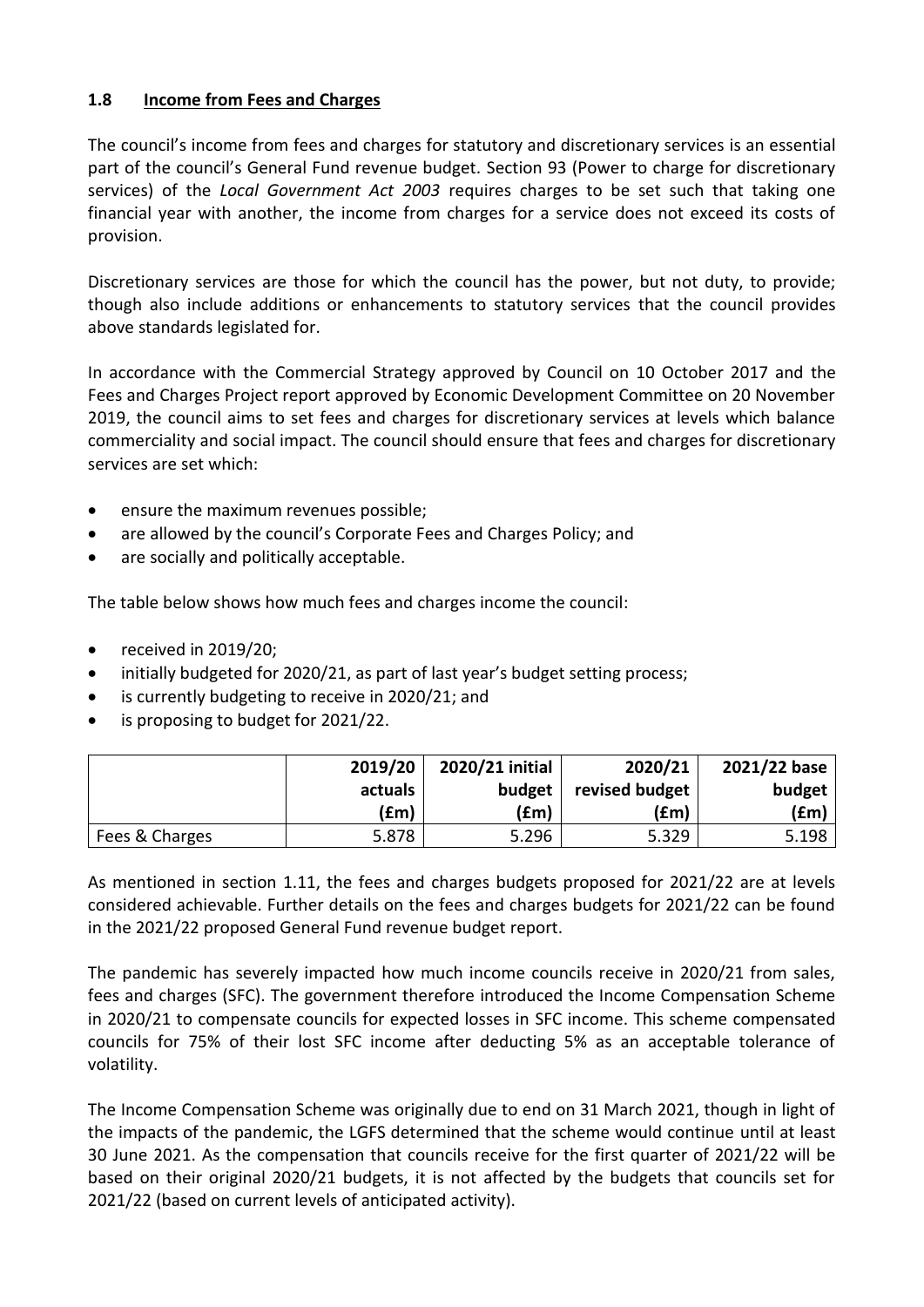# **COVID-19 emergency funding for local government: tranche 5**

To date, the Government have distributed £4.607bn in COVID-19 emergency funding for local government. Of this, this council has received £1.821m over four tranches for the 2020/21 financial year. As the funding is not ring-fenced in nature, the council is not restricted in how it chooses to utilise it.

Within the LGFS, the government announced an allocation of £1.55bn (tranche five) to support councils with additional COVID-19 related costs in 2021/22. The council's allocation of £0.620m has been built into the overall budget to support additional expenditure.

## **1.9 Reserves and Balances**

Section 25 (Budget calculations: report on robustness of estimates etc) of the *Local Government Act 2003* requires local authority chief finance officers (Section 151 officers) to report on the adequacy of financial reserves in the council's proposed budget and robustness of estimates made.

The council has reviewed the adequacy of its useable financial reserves to ensure that these are neither too low (imprudent) or too high (overprudent) based on their purpose and likely use.

Council's generally hold useable reserves for three purposes:

- as a working balance, to mitigate the impact of uneven cash flows;
- as a contingency, to mitigate the impact of unexpected events or emergencies; and
- as earmarked reserves, to pay for known or predicted future requirements.

The council's £1.500m General Fund balance has been set aside to pay for exceptional items. Officers consistently review the appropriateness (prudence) of this amount in light of internal and external risks identified. For the council to maintain this balance, it is intended that it will only be used to fund expenditure once other appropriate reserves have been fully utilised.

**Appendix B** shows the balances which comprised the council's total reserves at the end of 2019/20 and at the beginning of 2020/21. **Appendix B** also shows the balances expected to comprise the council's total reserves at the end of 2020/21 and 2021/22.

One of the most important principles used to prepare the MTFP is that council reserves and other one-off resources are not used to balance ongoing budget pressures: that all other mitigating actions are used before the use of one-off resources. Over the years, the council's reserves have been used, for reasons such as to: cover the cost of one-off events not budgeted for; support and improve service delivery; and offset declining levels of income. Whilst this principle still exists, the council has set up a Medium Term Financial Plan reserve over the last two financial years, in order to mitigate future pressures based on the uncertainty over local government funding. This reserve will be released over the medium-term in order to smooth the impact of anticipated funding reductions arising from changes in the local government funding formula.

Members and officers are required to ensure the council operates as a going concern: that the council will continue to fulfil its functions for the foreseeable future. If this were not the case, for example, because of an imprudent use of council reserves, the council's external auditors would be required to express a going concern opinion (GCO). A GCO would be the external auditor's way of expressing significant doubt on the council's ability to operate longer-term.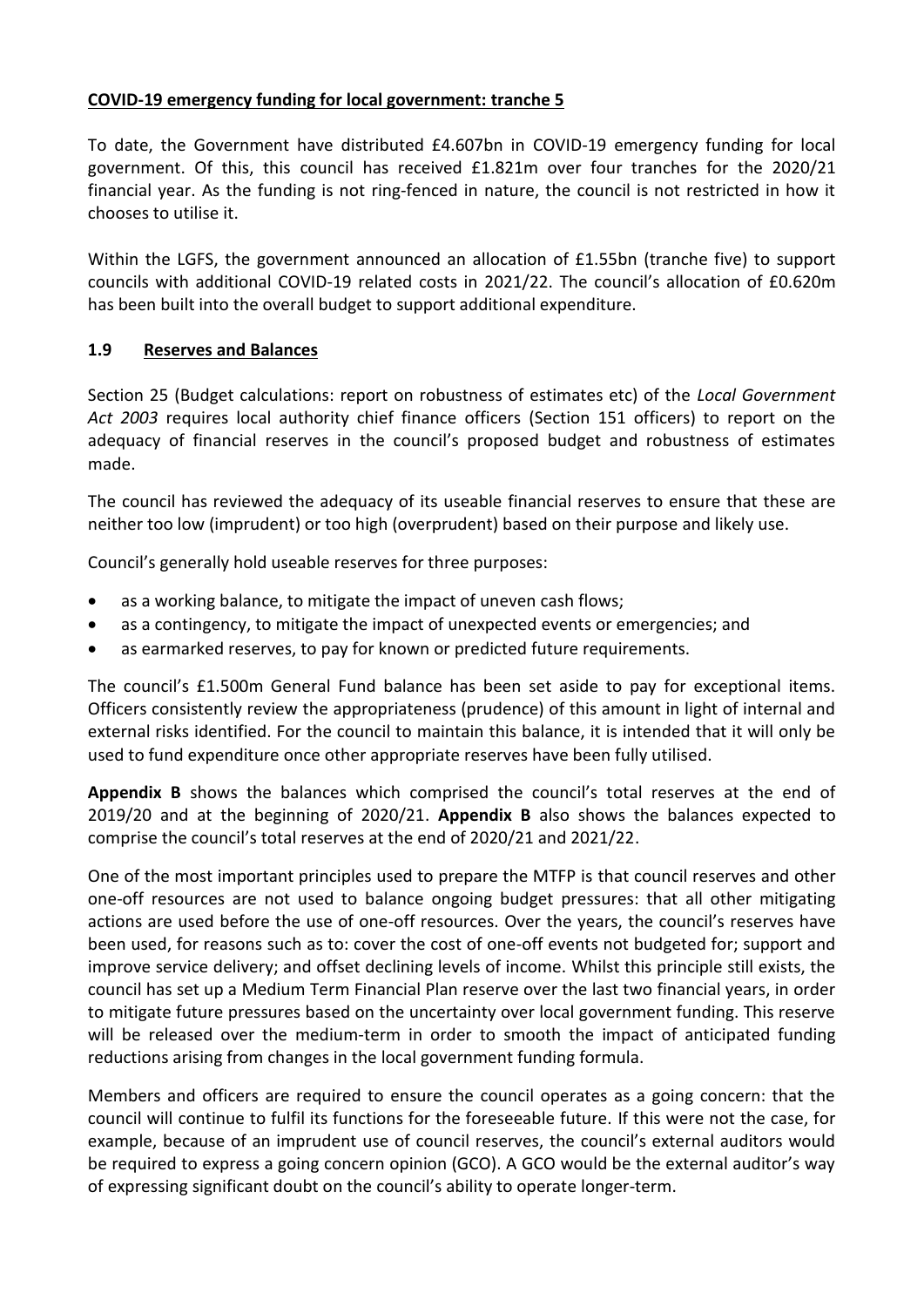One of the council's largest revenue reserves is its repairs and renewals fund. This is for the future cost of repairing, maintaining and renewing property and equipment. Services set aside an amount of their revenue budget annually, so that they can pay for the costs of relevant repairs and renewals when these arise. This helps smooth the uneven timing of costs: a few years of higher costs offsetting a greater number of years with lower (or no) costs.

# **ROBUSTNESS OF ESTIMATES AND ADEQUACY OF RESERVES**

The *Local Government Act 2003* requires the Council's Chief Financial Officer (Section 151 Officer) to comment on the robustness of the estimates and also on the adequacy of the proposed reserves.

The council's total forecast reserves and general fund balance to 31 March 2022 is £25,702,139. This is 161% of the forecast Net Budget Requirement of £15,917,480. This compares with a national average for district councils of 150%. The s151 Officer of the Council is satisfied with the adequacy of the levels of reserves and balances.

The budget for 2021/22 has been prepared in accordance with the budget strategy approved by members of the Policy and Finance Committee on 25 June 2021. The same strategy has been adopted for the period of the MTFP. The draft Medium Term Financial Plan has been scrutinised and challenged by the council's senior management team, the Leader and Deputy Leader of the council, the council's functional committees and the Policy and Finance Committee. The draft budget (and Medium Term Financial Plan) has also been scrutinised informally by the ruling political group.

The Section 151 Officer also notes that in the future, all local authorities, and in particular district councils, will face a reduction in core funding from the Government once changes to the current funding regime (in particular New Homes Bonus and Business Rates) are introduced – particularly against the backdrop of recovering from the impact of COVID-19. The Section 151 Officer is closely monitoring the progress of the Fair Funding Review, the government's departmental multi-year Spending Review and the redesign of the national Business Rates Retention System. The council's current projections within the Medium Term Financial Plan (MTFP) make prudent and robust assumptions around the likely level of funding in light of these government-led reviews.

### **1.10 Assumptions made within the MTFP**

Finance officers and budget holders have developed detailed budgets for 2021/22 and future years. Officers have used the information available to them (past, present and future), and have made appropriate assumptions where the relevant information has been unavailable to them.

A 1% annual increase in basic pay has been assumed for 2021/22, in line with the recommendation from a meeting of East Midlands Councils on 22/01/2021. A 3% increase has been assumed for each subsequent year of the council's MTFP.

The National Joint Council (NJC) for Local Government Services' pay award for 2021/22 has not yet been finalised. The costs of the 2021/22 pay award may exceed the pay increases currently budgeted for. If the 2021/22 pay award is agreed at a higher rate than the 1% increase in basic pay, and if reductions in employee costs elsewhere cannot offset the increase in pay award costs, the additional costs unbudgeted for will need to be funded from council reserves. Section 1.11 examines this in more detail.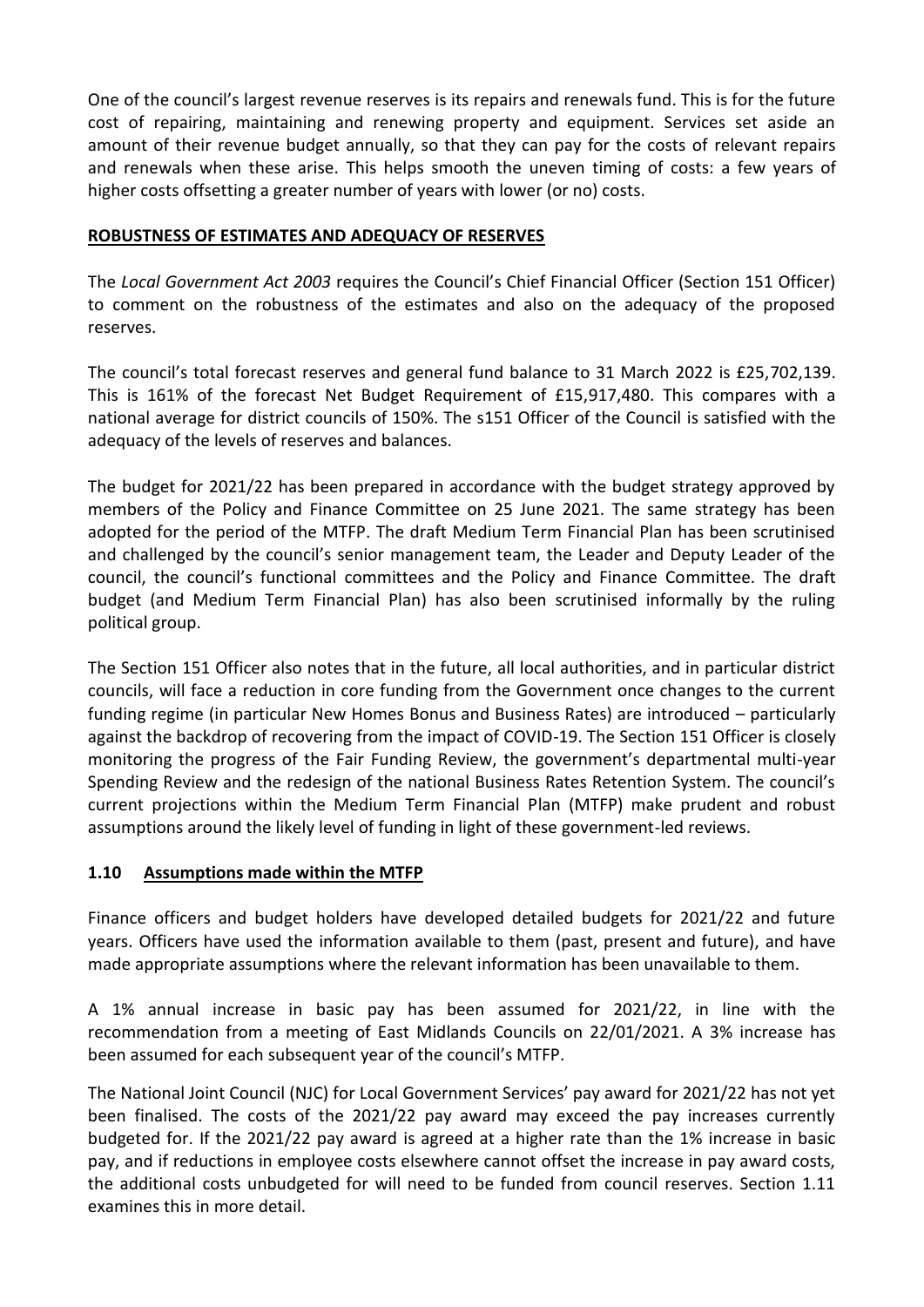Most non-pay expenditure budgets have been uplifted by 3% in each year of the council's MTFP, higher than the Bank of England's 2% target rate for inflation. Some costs, such as insurance and utilities, are expected to increase by more than 2%; and others, such as fixed-price goods and services, are expected to increase by less than 2%.

The council's General Fund revenue budget is charged for the purchase or creation of fixed assets where capital resources are unavailable at the time. These charges will be in line with the council's Minimum Revenue Provision (MRP) policy for 2021/22, which was recommended for approval by Full Council on 9 March 2021 by the Audit and Accounts Committee on 3rd February 2021.

# **1.11 Proposed strategy for bridging the funding gap**

The table below shows the contributions to and from reserves currently projected for each year of the council's MTFP, and the actions currently proposed to mitigate the annual contributions from reserves projected for 2022/23, 2023/24 and 2024/25:

|                                                                                | 2021/22<br>(£m) | 2022/23<br>(fm)              | 2023/24<br>f(m) | 2024/25<br>(£m) |
|--------------------------------------------------------------------------------|-----------------|------------------------------|-----------------|-----------------|
| Contribution (to) or from reserves                                             | (0.459)         | 1.681                        | 2.327           | 2.719           |
| Use of MTFP reserve to offset contributions from                               | 0.459           |                              | (1.527)         |                 |
| reserves in future years                                                       |                 | (1.581)                      |                 | (0.394)         |
| Dividends from Arkwood Developments Ltd                                        |                 | $\overline{\phantom{a}}$     | (0.500)         | (0.500)         |
| Savings from service reviews                                                   |                 | (0.100)                      | (0.100)         | (0.200)         |
| Savings/efficiencies<br>from<br>making<br>business<br>processes more efficient |                 | $\blacksquare$               | (0.100)         | (0.200)         |
| Increased income from the council becoming more<br>commercial                  |                 | $\qquad \qquad \blacksquare$ | (0.100)         | (0.200)         |
| Rental income from town centre regeneration                                    |                 |                              |                 | (0.150)         |
| Contribution (to) or from reserves, after proposed<br>mitigations above        | 0.000           | 0.000                        | 0.000           | 1.075           |

The table shows a total anticipated shortfall of £1.075m in funding over the four-year period. Forecasts of anticipated efficiencies and additional income have been updated from the 2020/24 MTFP approved on 9<sup>th</sup> March 2020.

During the Budget Monitoring process for the 2020/21 financial year the council expects to receive NDR income from the Nottinghamshire Business Rates Pool. Due to the volatility of the economic environment, together with the fact that the pool spans a large geographical area with multiple different local authorities, a forecast outturn position is not currently known. Income received from the pool for 2020/21 will be transferred to the council's Medium Term Financial Position (MTFP) reserve, so that it can be used to contribute to future years' deficits, in the event that a deficit remains after all other mitigating actions taken to offset future year deficits.

Each update to this MTFP will therefore report on progress against each of the headings in the table above, to ensure that each years' budget is balanced.

Since 2010, the council has made significant savings in line with government grant reductions. Though further savings may become harder to identify and deliver, particularly from spend not on employees (as mentioned in section 1.11), it is essential that the council continues to identify areas where spend can be reduced and/or income increased. This is so that the council can continue to operate sustainably longer-term, and to minimise the council's use of one-off resources (as mentioned in section 1.8).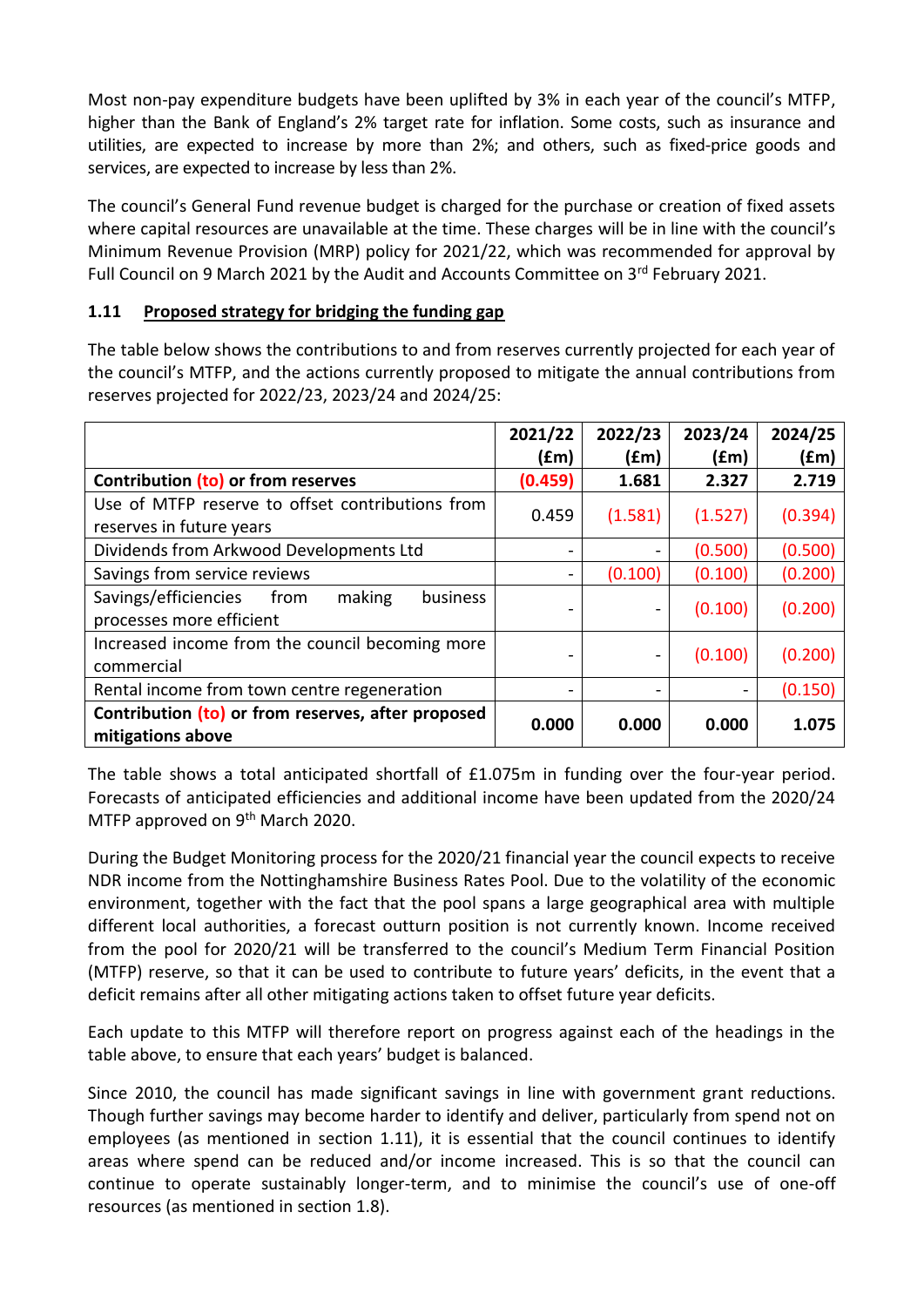The council's total income will need to increase significantly, if it is to continue delivering and improving the services it currently provides and not use its reserves to cover the deficits currently anticipated for 2022/23 and future years.

Councils are severely restricted in how much funding they can raise from council tax increases without holding referenda. As mentioned in sections 1.6 and 1.12, the council can increase council tax in 2021/22 by the greater of 1.99% or £5.00 without holding a referendum. A 1% increase in council tax is equivalent to £72,820 of net expenditure.

The council's Commercial Strategy, approved by Policy & Finance Committee on 21 September 2017, aims to deliver positive financial returns to the General Fund. The council created a Commercial Projects Development Team (CPDT), now the Transformation team, to achieve this aim. The council's General Fund has begun to benefit from the projects the team has completed to date, and expects to increasingly do so over the years. The team's work across the district (externally) and with services council-wide (internally) will be crucial to enabling the council's future sustainability and growth. This is particularly as changes to the local government finance system increase the rewards for councils able to facilitate local economic growth, as mentioned in section 1.4.

The table below shows which areas have the biggest increases in expenditure budgets in each of the last three years of the council's MTFP, compared to the equivalent budget in the year before:

| <b>Pressures</b>                                     | Increase in 2022/23<br>budget, compared<br>to 2021/22 budget<br>(fm) | Increase in 2023/24<br>budget, compared<br>to 2022/23 budget<br>(£m) | Increase in 2024/25<br>budget, compared<br>to 2023/24 budget<br>(£m) |  |
|------------------------------------------------------|----------------------------------------------------------------------|----------------------------------------------------------------------|----------------------------------------------------------------------|--|
| Employees                                            | 0.445                                                                | 0.435                                                                | 0.507                                                                |  |
| <b>Newark</b><br>Council<br>Town<br>devolution grant | 0.040                                                                | 0.045                                                                | 0.048                                                                |  |
| <b>Drainage</b><br>Board<br>Internal<br>Levies       | 0.038                                                                | 0.040                                                                | 0.042                                                                |  |

### **1.12 Risks Associated with the Budget Process**

Budgets are only as accurate as the data available at the time they are developed. There are therefore risks that the proposed budgets in the council's MTFP will differ significantly from reality (actual expenditure and income). Some of the factors which could cause adverse variances are:

- higher than expected inflation and/or interest rates;
- the council receiving lower than expected amounts of grant funding and/or other income;
- the future differing significantly from the initial budgets proposed at the time of developing the MTFP;
- volatility of certain budget lines between years;
- underachievement of expected savings and/or efficiencies;
- unforeseen events and emergencies;
- unforeseen insurance costs or legal claims;
- lower than expected business rates growth.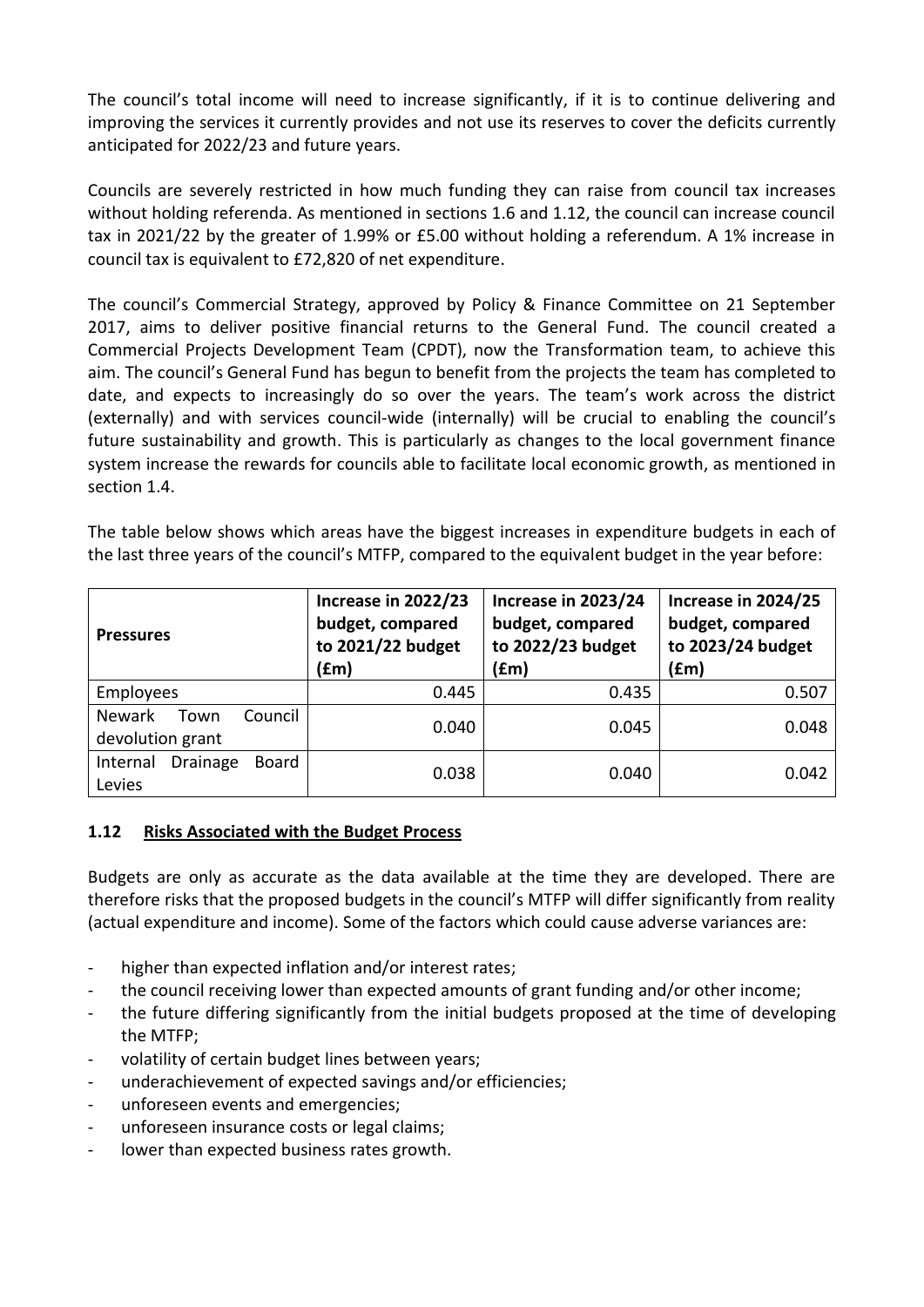Section 25 (Budget calculations: report on robustness of estimates etc) of the *Local Government Act 2003* requires local authority chief finance officers (Section 151 officers) to report on the adequacy of financial reserves in the council's proposed budget and robustness of estimates made. This section fulfils that requirement.

In considering the council's proposed budget for 2021/22 and the sensitivity of expenditure and income to changes, it should be noted that:

- a) a 1% increase in Council Tax is equivalent to £72,820 of net expenditure; and
- b) a £1 increase in Council Tax is equivalent to £38,550 of net expenditure.

Various assumptions were required to be made when preparing the proposed MTFP budgets. The two areas where it seems that variations between the proposed budget and reality could be greatest are employee pay and income receivable. Further details on each of these are below.

# **Employee costs**

Employee costs form a significant proportion of all district council budgets. Employee costs comprise 63% of the council's proposed controllable service expenditure budget for 2021/22 (total spend, excluding spend on capital costs, recharges and Housing Benefit payments).

This makes it less likely to achieve savings solely by reducing non-employee spend. It also means that the council would need to use a greater proportion of its reserves if the costs of future years' pay awards exceed the 1% pay award currently budgeted for 2021/22 and/or the 3% pay awards currently budgeted for subsequent years. For example, a 2% increase in basic pay for 2021/22 (1% more than currently budgeted for) would result in around £147,560 needing to be funded from reserves for 2021/22. Additional funding would also need to be found for subsequent years, as the higher than expected pay for 2021/22 would result in higher than expected pay in subsequent years.

### **Income**

A significant part of the council's annual net budget is dependent on income from rents; sales, fees and charges; and other receipts. Officers have reviewed the income that services have achieved against the current and previous years' budgets, and have considered factors expected to affect future income levels, to ensure the 2021/22 income budgets for services have been set at levels considered achievable.

Significant underperformance against budgeted income would increase the council's annual net expenditure, and thus place unbudgeted demand on council reserves. A 1% reduction in council income from fees and charges would cost around £520,000 in 2021/22.

# **Interest rates**

The proposed MTFP budgets include amounts for interest payable and interest receivable. This is because the council expects that it will both borrow money and lend money throughout the four years of the MTFP.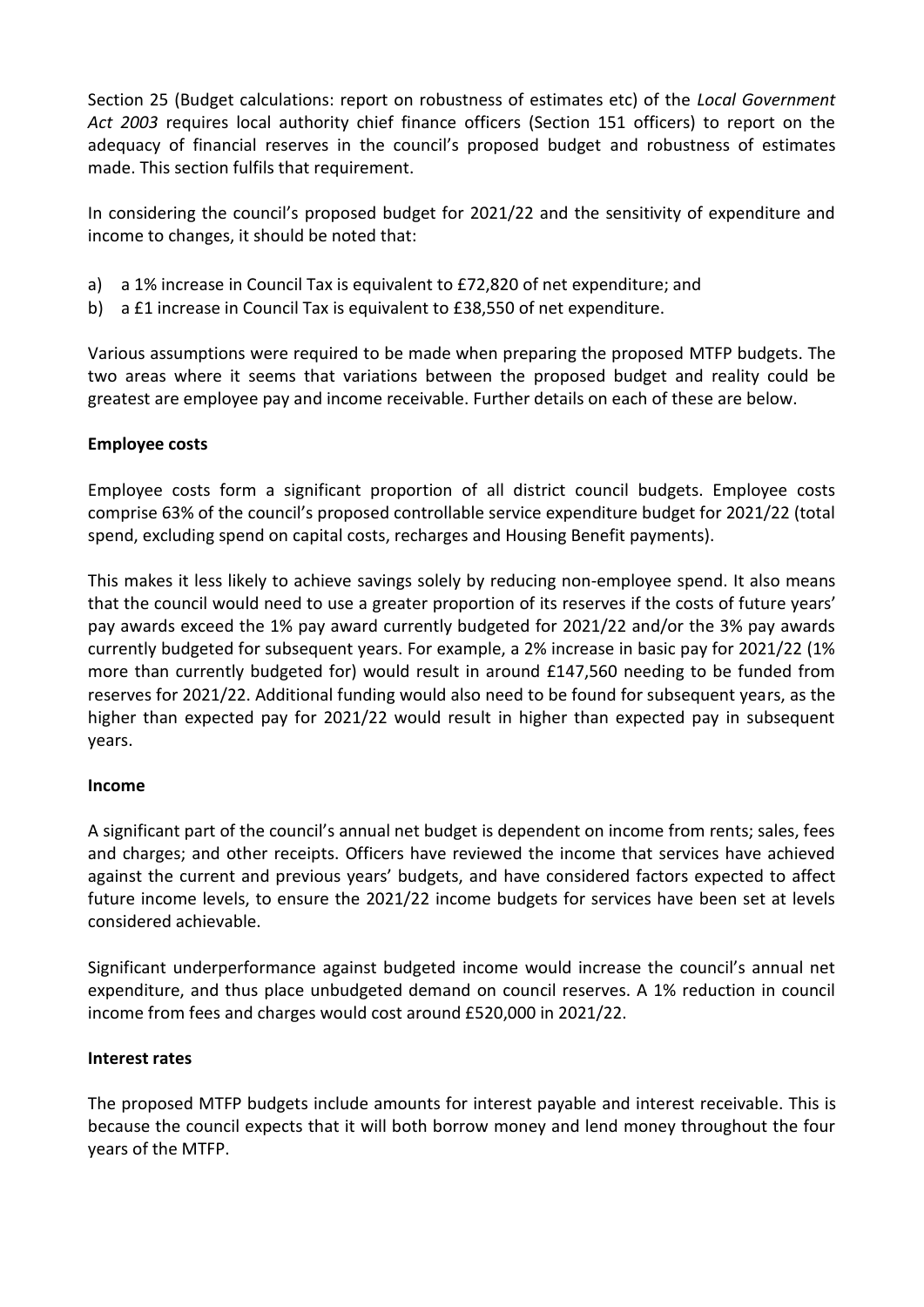The council anticipates that it will use fixed interest rate loans when borrowing. This is so that the council knows exactly how much its loans will cost over their durations, and as this mitigates against the risk of interest rates and thus costs rising significantly over the loan period. As borrowing would be for longer than four years, the risk of the council being unable to borrow to repay existing debt (refinancing risk) does not apply.

The budgeted amounts have accounted for factors such as the amount of council funds expected to be available. The actual amounts of council interest payable and receivable for 2021/22 will likely differ from those budgeted.

The impact of a 1% change in interest rate would be insignificant on the council's overall budget.

# **Inflation**

Most income budgets and non-pay expenditure budgets have been uplifted by 3%, higher than the Bank of England's 2% target rate for inflation. Some costs, such as insurance and utilities, are expected to increase by more than 2%; and others, such as fixed-price goods and services, are expected to increase by less than 2%.

The most recent month for which inflation data was available at the time of writing, December 2020, had a 0.6% increase in inflation (Consumer Prices Index (CPI)) over the 12 months of the 2020 calendar year.

The small differences anticipated between actual inflation rates and the 3% budgeted for are expected to have insignificant impact on the council's budget.

# **1.13 Capital Investment Programme and Funding**

The overall approved General Fund Capital Programme for the period from 2021/22 to 2024/25 totals £56.639m. £14.429m is financed by external grant funding for the Southern Link Road (SLR), Stodman Street Regeneration, Newark Buttermarket, Disabled Facilities Grant (DFG's) and Flood Grants. The grants in relation to the SLR have already been received and are held on the Council's balance sheet as a conditional grant. The DFG funding is received via the Better Care Fund (BCF) and is subject to an annual bidding process.

Other external financing in the forms of contributions from external partners and S106 receipts amount to £3.750m. This relates to the Southwell Leisure Centre extension and improvement of facilities to increase the membership base and also an expectation of £3m of external financing towards the Castle Gatehouse project.

Council internal capital resources employed amount to £12.428m, which relates to the Southern Link Road, Yorke Drive Regeneration and Pavilion, the Council's contribution to the works at Southwell Leisure Centre and replacing parts of the Council's refuse fleet and other equipment.

In 2021/22 Community Infrastructure Levy receipts will be used to finance the cost of £5.600m to improve the A1 overbridge at Fernwood. This bridge is part of the highways mitigation work to deliver the expansion of Fernwood.